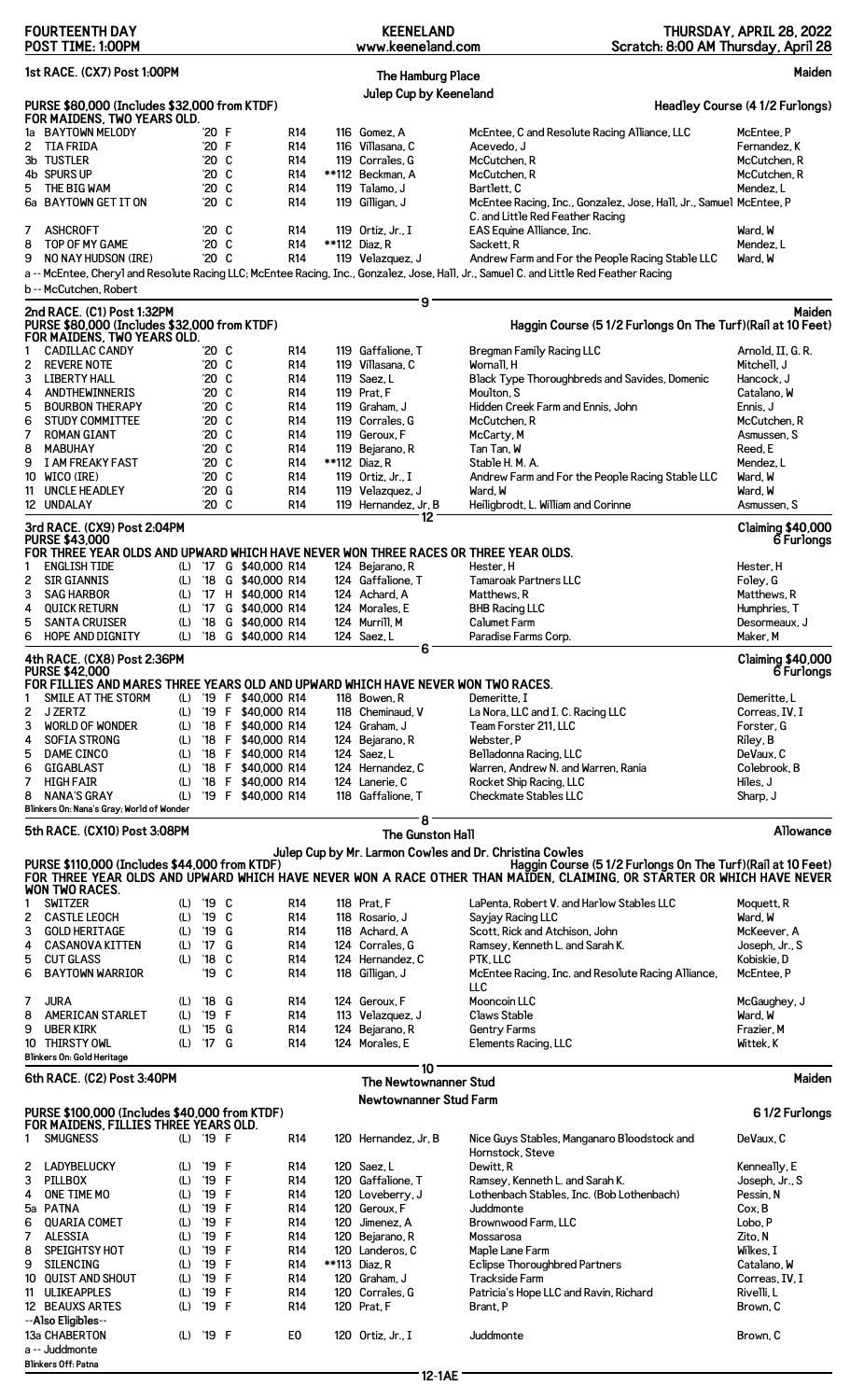| <b>FOURTEENTH DAY</b><br>POST TIME: 1:00PM                                                                                                                                                                   | <b>KEENELAND</b><br>www.keeneland.com     | Scratch: 8:00 AM Thursday, April 28                                                                                                                                                                                                                                                                           | THURSDAY, APRIL 28, 2022         |
|--------------------------------------------------------------------------------------------------------------------------------------------------------------------------------------------------------------|-------------------------------------------|---------------------------------------------------------------------------------------------------------------------------------------------------------------------------------------------------------------------------------------------------------------------------------------------------------------|----------------------------------|
| 7th RACE. (C6) Post 4:12PM                                                                                                                                                                                   | The Benson                                |                                                                                                                                                                                                                                                                                                               | Allowance                        |
| PURSE \$110,000 (Includes \$44,000 from KTDF)                                                                                                                                                                | Julep Cup by Benson Farm                  | Haggin Course (9 1/2 Furlongs On The Turf) (Rail at 10 Feet)                                                                                                                                                                                                                                                  |                                  |
| FOR FILLIES THREE YEARS OLD WHICH HAVE NEVER WON A RACE OTHER THAN MAIDEN, CLAIMING, OR STARTER OR WHICH HAVE NEVER WON TWO<br>RACES.                                                                        |                                           |                                                                                                                                                                                                                                                                                                               |                                  |
| <b>BRAVO KITTEN</b><br>(L) '19 F<br>R <sub>14</sub><br>1<br>'19 F<br>2a SHAD NATION<br>R <sub>14</sub><br>(L)                                                                                                | 118 Rispoli, U<br>118 Ortiz, Jr., I       | Ramsey, Kenneth L. and Sarah K.<br>Wonder Stables, Madaket Stables LLC and Golconda<br>Stable                                                                                                                                                                                                                 | Joseph, Jr., S<br>Clement. C     |
| <b>CECILITA</b><br><b>R14</b><br>3<br>'19 F<br>(L)                                                                                                                                                           | 118 Santana, Jr., R                       | KMR Racing Stable LLC and Cassimeris, Lynn                                                                                                                                                                                                                                                                    | Rubley, K                        |
| 4<br>TWO SOCKS (IRE)<br>'19<br>F<br>R <sub>14</sub><br>(L)<br>5<br>F<br><b>BESIDE HERSELF</b><br>'19<br>R <sub>14</sub><br>(L)                                                                               | 118 Prat, F<br>118 Saez, L                | <b>Eclipse Thoroughbred Partners</b><br>Tabor, M                                                                                                                                                                                                                                                              | Motion, H. Graham<br>Pletcher, T |
| F<br>6<br>'19<br><b>R14</b><br><b>MEMPHIS CASH QUEEN</b><br>(L)                                                                                                                                              | 118 Beschizza, A                          | Saturday Racing Stable LLC                                                                                                                                                                                                                                                                                    | Wiggins, L                       |
| F<br>7<br>'19<br>LAVISH HABITS<br>(L)<br>R14<br>'19<br>F<br><b>HONEY RUN</b>                                                                                                                                 | 122 Graham, J<br>118 Hernandez, Jr, B     | Thorndale Stable LLC<br><b>Calumet Farm</b>                                                                                                                                                                                                                                                                   | Hiles, J                         |
| 8<br>R <sub>14</sub><br>(L)<br>'19<br>F<br>9<br>MYFAVORITEDAUGHTER<br>R <sub>14</sub><br>(L)                                                                                                                 | 118 Lanerie, C                            | Average Joe Racing Stables, Ltd.                                                                                                                                                                                                                                                                              | Sharp, J<br>Engler, J            |
| F<br>(L)<br>'19<br>10<br>WHENTHEDAWNBREAKS<br>R14                                                                                                                                                            | 118 Geroux, F                             | De Broglio, M                                                                                                                                                                                                                                                                                                 | Cox, B                           |
| F<br>11 AMANI'S IMAGE<br>'19<br><b>R14</b><br>(L)<br>'19 F<br>12 PEARL EARRING<br>(L)<br><b>R14</b>                                                                                                          | **111 Diaz, R<br>118 Rosario, J           | Sumaya U.S. Stable<br>Godolphin, LLC                                                                                                                                                                                                                                                                          | Gutierrez, F<br>Stidham, M       |
| --Also Eligibles--<br>13a SCHLOFMITZ<br>'19 F<br>E <sub>0</sub><br>(L)                                                                                                                                       | 118 Gaffalione. T                         | Dubb, Michael, Madaket Stables LLC and Caruso.                                                                                                                                                                                                                                                                | Maker, M                         |
| a -- Wonder Stables, Madaket Stables LLC and Golconda Stable; Dubb, Michael, Madaket Stables LLC and Caruso, Michael J.                                                                                      |                                           | Michael J.                                                                                                                                                                                                                                                                                                    |                                  |
| 8th RACE. (C8) Post 4:44PM                                                                                                                                                                                   | 12-1AE<br>The Upson Downs Farm            | Allowance Optional Claiming \$80,000                                                                                                                                                                                                                                                                          |                                  |
|                                                                                                                                                                                                              | Julep Cup by Upson Downs Farm             |                                                                                                                                                                                                                                                                                                               |                                  |
| PURSE \$130,000 (Includes \$52,000 from KTDF)<br>FOR FILLIES AND MARES FOUR YEARS OLD AND UPWARD WHICH HAVE NEVER WON \$10,000 THREE TIMES OTHER THAN MAIDEN, CLAIMING,                                      |                                           |                                                                                                                                                                                                                                                                                                               | 61/2 Furlongs                    |
| STARTER, RESTRICTED, OR STATE BRED OR WHICH HAVE NEVER WON FOUR RACES OR CLAIMING PRICE \$80,000.<br><b>NOVEL SQUALL</b><br>$'18$ F<br><b>R14</b><br>1<br>(L)                                                | 118 Gutierrez, R                          | Randal Family Trust                                                                                                                                                                                                                                                                                           | Ortiz, J                         |
| 2<br><b>UNION MAIDEN</b><br>'17 M<br>R <sub>14</sub><br>(L)                                                                                                                                                  | 118 Gaffalione, T                         | Natalma Stable                                                                                                                                                                                                                                                                                                | Walsh, B                         |
| 3<br>F<br><b>RED GHOST</b><br>'18<br>R14<br>(L)<br>'18 F                                                                                                                                                     | 118 Velazquez, J                          | Scharbauer, D                                                                                                                                                                                                                                                                                                 | Ward, W<br>Tomlinson, M          |
| 4<br><b>THUNDERING CREED</b><br><b>R14</b><br>(L)<br>5<br><b>SKINNY DIP</b><br>'17 M<br><b>R14</b><br>(L)                                                                                                    | 118 Rocco, Jr., J<br>118 Ortiz, Jr., I    | <b>Blackout Racing Stables</b><br>Ball, Michael and Katherine G.                                                                                                                                                                                                                                              | Foley, G                         |
| 6<br><b>MUSIC CITY STAR</b><br>$'18$ F<br><b>R14</b><br>(L)                                                                                                                                                  | 120 Murrill, M                            | Cumberland Stable                                                                                                                                                                                                                                                                                             | Davis, C                         |
| 9th RACE. (C3) Post 5:16PM                                                                                                                                                                                   | 6<br>The Mercer Mill                      |                                                                                                                                                                                                                                                                                                               | Maiden                           |
| PURSE \$100,000 (Includes \$40,000 from KTDF)                                                                                                                                                                | Julep Cup by Keeneland                    | Haggin Course (8 1/2 Furlongs On The Turf) (Rail at 10 Feet)                                                                                                                                                                                                                                                  |                                  |
| FOR MAIDENS, THREE YEARS OLD AND UPWARD.                                                                                                                                                                     |                                           |                                                                                                                                                                                                                                                                                                               |                                  |
| 1 BLUE DEVIL<br>(L) '19 C<br>R <sub>14</sub>                                                                                                                                                                 | 118 $Geroux F(1)$                         | SF Racing LLC, Starlight Racing, Madaket Stables LLC, Brisset, R<br>Siena Farm LLC and Golconda Stable                                                                                                                                                                                                        |                                  |
| 2 KALAKAUA<br>'18 G<br>R14<br>'19 G<br>3<br><b>AQUACAT</b><br>R <sub>14</sub><br>(L)                                                                                                                         | 126 Hernandez, C<br>118 Cheminaud, V      | Cambus-Kenneth Farm<br>Schumer. C                                                                                                                                                                                                                                                                             | Mulcahy, G<br>Beckman, D         |
| 4<br><b>STICKY ISSUE</b><br>$'18$ C<br>(L)<br>R14                                                                                                                                                            | 126 $Graham, J(1)$                        | Perkins, R                                                                                                                                                                                                                                                                                                    | Ennis. J                         |
| 5<br><b>LORD ZED</b><br>'19 C<br>(L)<br>R14<br>6<br><b>MIGHTY SEA</b><br>'19 G<br>(L)<br>R14                                                                                                                 | 118 Gaffalione, T<br>118 Hernandez, Jr, B | Paradise Farms Corp. and Staudacher, David<br>Lanni Bloodstock LLC and Youngblood, John F.                                                                                                                                                                                                                    | Maker, M<br>Walsh, B             |
| (L) '19 C<br>7<br>POLYGLOT<br><b>R14</b>                                                                                                                                                                     | 118 Prat, F                               | Juddmonte                                                                                                                                                                                                                                                                                                     | Brown, C                         |
| '19 G<br>8<br>LIVINGSTONE<br>(L)<br><b>R14</b>                                                                                                                                                               | 118 Cannon, D                             | Cherry Knoll Farm                                                                                                                                                                                                                                                                                             | Pugh, P                          |
| 9<br>CALRISSIAN<br>'18 C<br>(L)<br>R14<br>'18 G<br>10 CITY LEGEND<br>(L)<br>R14                                                                                                                              | 126 Corrales. G<br>126 Saez.L             | Warren, Andrew N. and Warren, Rania<br>Lunsford, B                                                                                                                                                                                                                                                            | Colebrook, B<br>Minshall, B      |
| $'18$ C<br>11 ARDANWOOD<br>(L)<br><b>R14</b>                                                                                                                                                                 | 126 Murrill, M                            | Robertson, HH and Butzow, B                                                                                                                                                                                                                                                                                   | Robertson, M                     |
| 12 SIMPLY JACK<br>(L)<br>'18 G<br><b>R14</b>                                                                                                                                                                 | 126 Beschizza, A                          | River Bend Farm                                                                                                                                                                                                                                                                                               | Murphy, C                        |
| --Also Eligibles--<br>13 SHANNONRUN<br>(L) '19 G<br>E0                                                                                                                                                       | 118 Padron-Barcenas, J                    | Perez, J                                                                                                                                                                                                                                                                                                      | Douaihy, M                       |
| C<br>E <sub>0</sub><br>14 THREE WOLVES<br>(L) '19<br>15 DEEP STATE<br>(L) '17 G<br>E1                                                                                                                        | 118 Graham, J(2)<br>126 Rispoli, U        | Recio, Bill and Recio, Gene<br>Hidden Brook Farm, Cheyenne Stable LLC and Town                                                                                                                                                                                                                                | McGaughey, J<br>Lynch, B         |
| 16 SUMMER ANTHEM<br>(L) '19 G<br>E4                                                                                                                                                                          | 118 $Geroux, F(2)$                        | <b>Branch Racing</b><br>September Farm, LLC and Black Fern LLC                                                                                                                                                                                                                                                | Brisset, R                       |
| Shannonrun - First Time Reported Gelding.<br>Blinkers Off: Mighty Sea                                                                                                                                        |                                           |                                                                                                                                                                                                                                                                                                               |                                  |
|                                                                                                                                                                                                              |                                           | 12-4AE-6EXC <sup>-</sup><br>Off Races: C4 - C5 - C7 - C9 - CS1 - CS2 - CS3 - CS4 - CX5 - CX6                                                                                                                                                                                                                  |                                  |
| Extra Races For Friday, April 29, 2022                                                                                                                                                                       |                                           | ATTENTION HORSEMEN: Please see Baley to pick up paddock passes for your                                                                                                                                                                                                                                       |                                  |
| (Entries Close on Sunday, April 24, 2022)<br><b>EXTRA RACE NO 4</b>                                                                                                                                          | <b>ALLOWANCE</b>                          | barn crew the morning of each Stake. Passes are not needed for regular<br>overnight races.                                                                                                                                                                                                                    |                                  |
| X4<br>Purse \$120,000. (Includes \$48,000 from KTDF) For Three Year Olds Which Have<br>Never Won Three Races.                                                                                                |                                           | If you<br>would like to request<br>seating<br>https://www.keeneland.com/horsemens-hospitality-guide                                                                                                                                                                                                           | please<br>visit                  |
| \$23,600 At A Mile Or Over On The Turf Since Then5 lbs.                                                                                                                                                      |                                           | Trainers who wish to enter a horse at Keeneland are required to complete the<br>fo11owina:                                                                                                                                                                                                                    |                                  |
| (Races Where Entered For \$80,000 Or Less Not Considered In Allowances)<br>NINE FURLONGS (Turf)                                                                                                              |                                           | Trainer/Vet Agreement. A 2022 agreement signed by both the trainer and<br>his/her attending veterinarian must be on file at Keeneland. Signed agreements                                                                                                                                                      |                                  |
| <b>EXTRA RACE NO 5</b><br><b>X5</b><br>Purse \$100,000. (Includes \$40,000 from KTDF) For Maidens, Three Years Old and                                                                                       | <b>MAIDEN</b>                             | can be emailed to GMundy@keeneland.com.<br>Attending Veterinarian Exam. All horses must be examined by the trainer's                                                                                                                                                                                          |                                  |
| Upward.<br>Three Year Olds. 118 lbs.<br>01der. 126 lbs.<br>(Preference To Horses That Have Not Started For Less Than \$50,000 In Last 3                                                                      |                                           | attending veterinarian during the three (3) days immediately preceding entry to race and must be been found fit to race by the attending veterinarian. (This                                                                                                                                                  |                                  |
| Starts)                                                                                                                                                                                                      |                                           | evaluation shall include, at a minimum, watching the horse jog.) Please send to<br>Bruce.Howard@ky.gov.                                                                                                                                                                                                       |                                  |
| <b>EIGHT AND ONE HALF FURLONGS (Turf)</b><br><b>EXTRA RACE NO 6</b><br><b>X6</b><br>Purse \$130,000. (Includes \$52,000 from KTDF) For Fillies And Mares Four Years Old                                      | ALLOWANCE                                 | Horsemen-Please note that your KHRC license will grant you grandstand general admission. Horsemen's Hospitality will be in touch with all primary                                                                                                                                                             |                                  |
| and Upward Which Have Never Won \$10,000 Three Times Other Than Maiden, Claiming, Starter, Restricted, Or State Bred or Which Have Never Won Four Races.                                                     |                                           |                                                                                                                                                                                                                                                                                                               |                                  |
| Weight.                                                                                                                                                                                                      |                                           | someone of Stakes runners to share available accommodations for upgraded<br>hospitality on their race day. Contact: Stakes Accommodations (859)<br>288-4322, Undercard Accommodations (859) 288-4305. If you would like to                                                                                    |                                  |
| \$24,000 On The Turf Since Then, $\ldots$ , $\ldots$ , $\ldots$ , $\ldots$ , $\ldots$ , $\ldots$ , $\ldots$ , $\ldots$ , $\ldots$<br>(Races Where Entered For \$62,500 Or Less Not Considered In Allowances) |                                           | seating the control of the control of the control of the control of the control of the control of the control of the control of the control of the control of the control of the control of the control of the control of the c<br>request<br>please<br>https://www.keeneland.com/horsemens-hospitality-guide | visit                            |
| <b>FIVE AND ONE HALF FURLONGS (Turf)</b><br><b>EXTRA RACE NO 7</b><br>Х7<br>Purse \$80,000. (Includes \$32,000 from KTDF) For Maidens, Fillies Two Years Old.                                                | MAIDEN                                    | Attention Trainers. In Today signs must be posted on the stall door by 7:30<br>a.m. on race day. Stable office personnel will deliver signs to your barn.                                                                                                                                                     |                                  |
| .119 lbs.<br>Headley Course (FOUR AND ONE HALF FURLONGS) Headley Course (FOUR AND ONE HALF FURLONGS)                                                                                                         |                                           | Race for the full purse amount in KTDF races by making sure your horse is<br>REGISTERED with KTDF PRIOR to the close of entries. Contact Jenny                                                                                                                                                                |                                  |
| <b>EXTRA RACE NO 8</b><br>X8<br>Purse \$60,000. For Four Year Olds and Upward.                                                                                                                               | <b>CLAIMING</b>                           | McGaughey at 859-361-6002.<br>The starting gate will be open Tuesday-Sunday from 6:30am-9:30am                                                                                                                                                                                                                |                                  |
|                                                                                                                                                                                                              |                                           | KEENELAND RACE SHUTTLE: Sallee will provide daily shuttle service to                                                                                                                                                                                                                                          |                                  |
| <b>CLAIMING PRICE \$40,000</b><br>(Races Where Entered For \$32,000 Or Less Not Considered In Allowances)                                                                                                    |                                           | Keeneland from Churchill Downs, Trackside and The Thoroughbred Center.<br>VALID HEALTH and COGGINS CERTIFICATES MUST ACCOMPANY EACH HORSE                                                                                                                                                                     |                                  |
| EIGHT AND ONE HALF FURLONGS                                                                                                                                                                                  |                                           | TO RIDE ON THE SHUTTLE-NO EXCEPTIONS! Sign-up must be done by noon the<br>day before the race. At CHURCHILL DOWNS the shuttle for horses in races 1                                                                                                                                                           |                                  |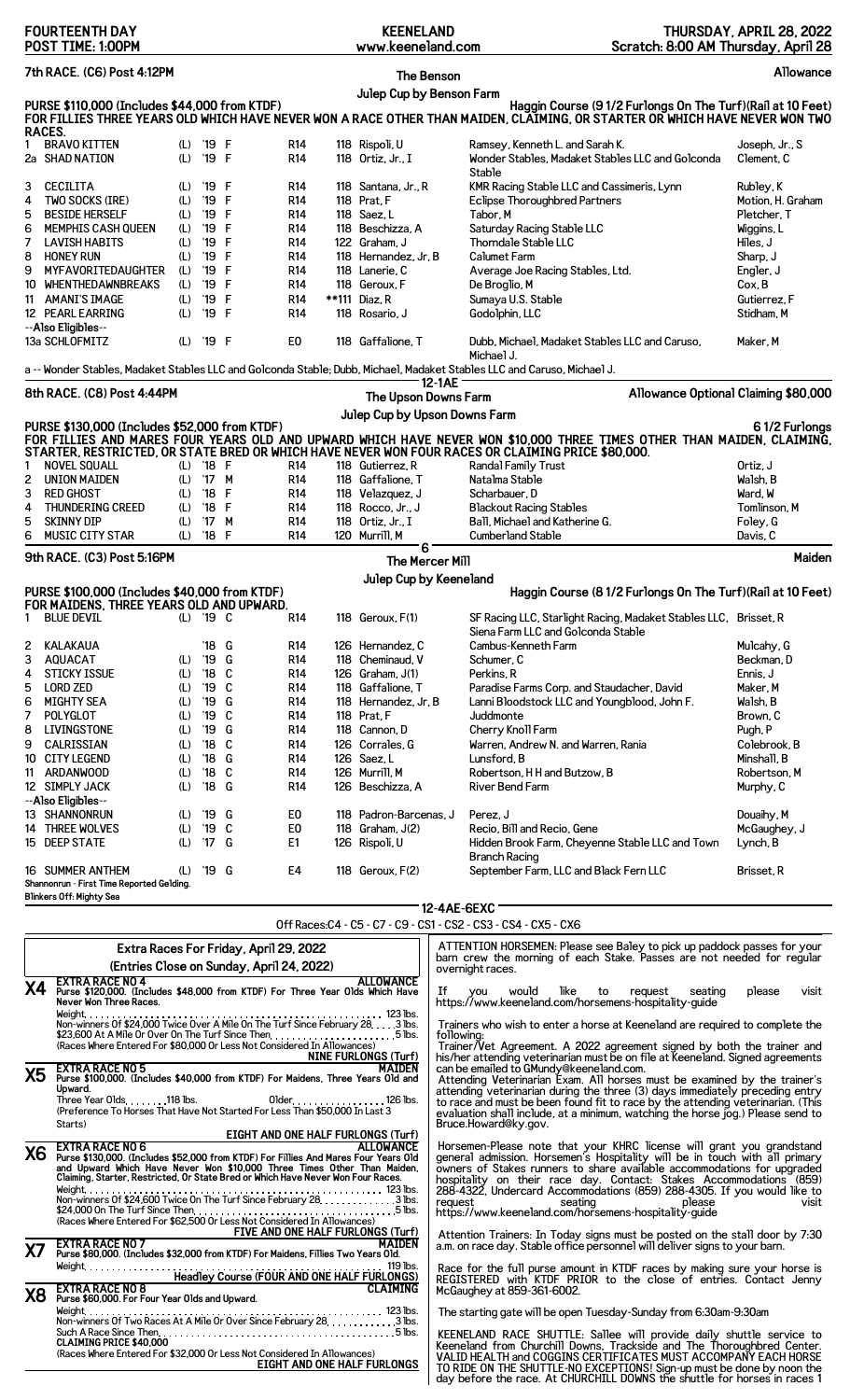| <b>FOURTEENTH DAY</b>                                                                                                                                   | <b>KEENELAND</b>                                                       |                                            | THURSDAY, APRIL 28, 2022                                                                                                                                                                                                                                                                                                   |
|---------------------------------------------------------------------------------------------------------------------------------------------------------|------------------------------------------------------------------------|--------------------------------------------|----------------------------------------------------------------------------------------------------------------------------------------------------------------------------------------------------------------------------------------------------------------------------------------------------------------------------|
| POST TIME: 1:00PM                                                                                                                                       | www.keeneland.com                                                      |                                            | Scratch: 8:00 AM Thursday, April 28                                                                                                                                                                                                                                                                                        |
| <b>EXTRA RACE NO 9</b><br>X9<br>Purse \$39,000. For Maidens, Three Years Old and Upward.<br>Three Year Olds. 118 lbs.<br><b>CLAIMING PRICE \$30.000</b> | <b>MAIDEN/CLAIMING</b><br>Older. 125 lbs.<br>SIX AND ONE HALF FURLONGS | <b>HORSES ONLY-NO EXCEPTIONS!</b>          | thru 5 WILL LEAVE at 6:30 a.m. and for races 6 thru the last the shuttle WILL<br>LEAVE at 8:30 a.m. FOR PICK UP TIMES AT TRACKSIDE AND CHURCHILL DOWNS<br>call Scott Montgomery at 859-509-5457. THE THOROUGHBRED CENTER call<br>the office at 800-967-8267. THE SHUTTLE IS TO BE USED FOR RACE DAY                        |
|                                                                                                                                                         |                                                                        | PRIOR to workout (by pedigree if unnamed). | WORKOUTS: All trainers must provide clockers with name, distance and trainer                                                                                                                                                                                                                                               |
|                                                                                                                                                         |                                                                        | THE RECEIVING BARNS ARE BARNS #3 and 4     |                                                                                                                                                                                                                                                                                                                            |
|                                                                                                                                                         |                                                                        | 5:30am-11am (no breaks).                   | Training Hours: MAIN TRACK: 5:30am-10am (two breaks, 7-7:30 and 8:30-9)<br>reserved speed work window 10 mins after each break. TRAINING TRACK:                                                                                                                                                                            |
|                                                                                                                                                         |                                                                        | 6am-noon.                                  | Paddock Schooling Hours: RACE DAYS: 6am-10am, 12:05pm-12:45pm, during<br>races (limited #-MUST have permission from Paddock Judge). DARK DAYS:                                                                                                                                                                             |
|                                                                                                                                                         |                                                                        |                                            | Lasix horses will be treated in their stalls between 4 to 4 1/2 hours prior to<br>their scheduled post time. An attendant must be present with the horse.<br>Unattended horses will not be treated. Ship-in trainers should promptly notify<br>the Stall Office of their location if horses are not in the receiving barn. |
|                                                                                                                                                         |                                                                        |                                            | ALL HORSES MUST REPORT TO BARN 21 FORTY-FIVE (45) MINUTES PRIOR TO<br>POST TIME FOR TCO2 TESTING. KEENELAND WILL TEST A MINIMUM OF TWO (2)<br>RACES EACH DAY WITH ALL HORSES IN THE SELECTED RACES TESTED.                                                                                                                 |
|                                                                                                                                                         |                                                                        | a valid physical reason is required.       | STAKES SCRATCH RULE: A horse may be scratched from a stakes race for any<br>reason at any time until FOUR HOURS prior to post time for the race by<br>obtaining written approval from the stewards. Scratches due to track condition<br>will be considered until post time. If an AE is excluded at regular scratch time,  |
|                                                                                                                                                         |                                                                        |                                            | If you wish to receive text alerts please contact the racing office.                                                                                                                                                                                                                                                       |
|                                                                                                                                                         |                                                                        |                                            | All mail deliveries must have the recipient's name and the trainer's name.                                                                                                                                                                                                                                                 |
|                                                                                                                                                         |                                                                        |                                            | Keeneland now provides 24 x 7 access to your statements,<br>1099's and available balances via our web site at<br>www.keeneland.com. Select Racing -> Horsemen's Information<br>-> Horsemen Accounts to view your information.                                                                                              |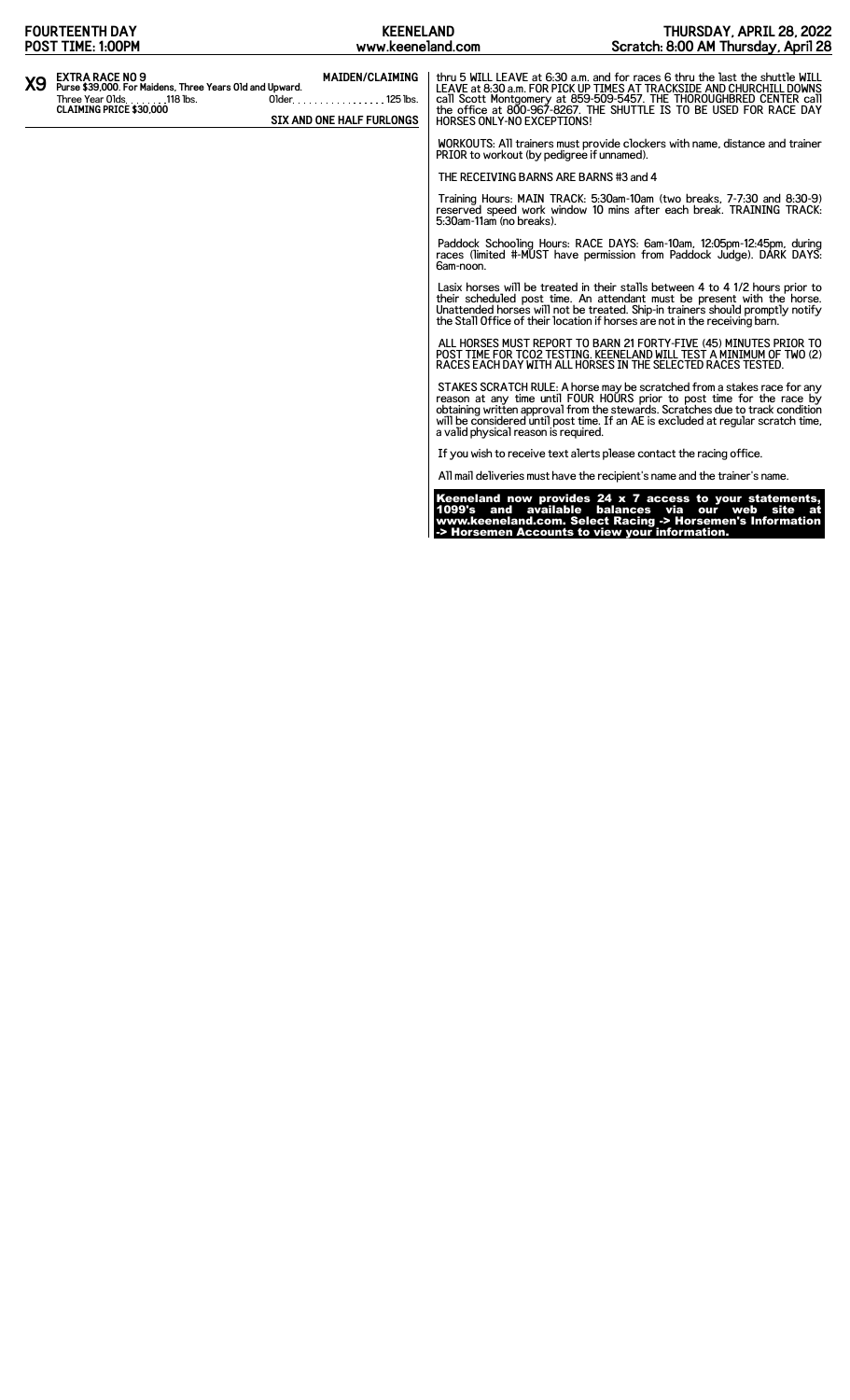# **KEENELAND - IN TODAY SHEET FOURTEENTH DAY THURSDAY, APRIL 28, 2022**

| A                          | R#<br>PP               |
|----------------------------|------------------------|
| <b>ALESSIA</b>             | 7/13<br>6              |
| <b>AMANI'S IMAGE</b>       | 7<br>11/13             |
| <b>AMERICAN STARLET</b>    | 5<br>8/10              |
|                            |                        |
| <b>ANDTHEWINNERIS</b>      | 2<br>4/12              |
| <b>AQUACAT</b>             | 9<br>3/16              |
| <b>ARDANWOOD</b>           | 9<br>11/16             |
| <b>ASHCROFT</b>            | 1<br>7/9               |
| B                          |                        |
|                            | R#<br>PP               |
| <b>BAYTOWN GET IT ON</b>   | 1<br>6/9               |
| <b>BAYTOWN MELODY</b>      | 1<br>1/9               |
| BAYTOWN WARRIOR            | 5<br>6/10              |
| BEAUXS ARTES               | 6<br>12/13             |
| <b>BESIDE HERSELF</b>      | 7<br>5/13              |
| BLUE DEVII                 | 9<br>1/16              |
| <b>BOURBON THERAPY</b>     | 5/12                   |
| <b>BRAVO KITTEN</b>        | 2<br>7<br>1/13         |
|                            |                        |
| C                          | R#<br>PP               |
| <b>CADILLAC CANDY</b>      | 2<br>1/12              |
| <b>CALRISSIAN</b>          |                        |
|                            | 9<br>9/16              |
| <b>CASANOVA KITTEN</b>     | 5<br>4/10              |
| <b>CASTLE LEOCH</b>        | 5<br>2/10              |
| <b>CECILITA</b>            | 7<br>3/13              |
| CHABERTON                  | AE13/13<br>6           |
| <b>CITY LEGEND</b>         | 9<br>10/16             |
| <b>CUT GLASS</b>           | 5<br>5/10              |
|                            |                        |
| D                          | R#<br>PP               |
| <b>DAME CINCO</b>          | 5/8<br>4               |
| <b>DEEP STATE</b>          | 9 AE15/16              |
|                            |                        |
| E                          | R#<br>PP               |
| <b>ENGLISH TIDE</b>        | 3<br>1/6               |
|                            | R#                     |
| G                          | PP                     |
| <b>GIGABLAST</b>           | 4<br>6/8               |
| <b>GOLD HERITAGE</b>       | 5<br>3/10              |
| н                          | PP<br>R#               |
|                            |                        |
| HIGH FAIR                  | 7/8<br>4               |
| <b>HONEY RUN</b>           | 7<br>8/13              |
| <b>HOPE AND DIGNITY</b>    | 3<br>6/6               |
| I                          | R#<br>PP               |
|                            |                        |
| <b>I AM FREAKY FAST</b>    | $\overline{c}$<br>9/12 |
| J                          | PP<br>R#               |
|                            |                        |
| <b>JURA</b>                | 7/10<br>5              |
| <b>J ZERTZ</b>             | 4<br>2/8               |
| K                          | PP<br>R#               |
|                            |                        |
| <b>KALAKAUA</b>            | 9<br>2/16              |
| L                          | R#<br>PP               |
|                            |                        |
| LADYBELUCKY                | 6<br>2/13              |
| LAVISH HABITS              | 7<br>7/13              |
| .IBERTY HALL               | 2<br>3/12              |
| LIVINGSTONE                | 9<br>8/16              |
| <b>LORD ZED</b>            | 9<br>5/16              |
|                            |                        |
| М                          | R#<br>PP               |
| <b>MABUHAY</b>             | 8/12<br>2              |
| <b>MEMPHIS CASH QUEEN</b>  | 7<br>6/13              |
| <b>MIGHTY SEA</b>          | 6/16<br>9              |
| <b>MUSIC CITY STAR</b>     | 8<br>6/6               |
| <b>MYFAVORITEDAUGHTER</b>  | 7<br>9/13              |
|                            |                        |
| N                          | R#<br>PP               |
| <b>NANA'S GRAY</b>         | 4<br>8/8               |
| <b>NO NAY HUDSON (IRE)</b> | 9/9<br>1               |
| <b>NOVEL SQUALL</b>        | 8<br>1/6               |
|                            |                        |

| 0                              | R#             | PP          |
|--------------------------------|----------------|-------------|
| <b>ONE TIME MO</b>             | 6              | 4/13        |
| P                              | R#             | PP          |
| <b>PATNA</b>                   | 6              | 5/13        |
| <b>PEARL EARRING</b>           | 7              | 12/13       |
| <b>PILLBOX</b>                 | 6              | 3/13        |
| <b>POLYGLOT</b>                | 9              | 7/16        |
| Q                              | R#             | PP          |
| <b>QUARIA COMET</b>            | 6              | 6/13        |
| <b>QUICK RETURN</b>            | 3              | 4/6         |
| <b>QUIST AND SHOUT</b>         | 6              | 10/13       |
| R                              | R#             | PP          |
| <b>RED GHOST</b>               | 8              | 3/6         |
| <b>REVERE NOTE</b>             | 2              | 2/12        |
| <b>ROMAN GIANT</b>             | $\overline{c}$ | 7/12        |
| S                              | R#             | PP          |
| <b>SAG HARBOR</b>              | 3              | 3/6         |
| <b>SANTA CRUISER</b>           | 3              | 5/6         |
| <b>SCHLOFMITZ</b>              | 7              | AE13/13     |
| SHAD NATION                    | 7              | 2/13        |
| SHANNONRUN                     | 9              | AE13/16     |
| <b>SILENCING</b>               | 6              | 9/13        |
| <b>SIMPLY JACK</b>             | 9              | 12/16       |
| <b>SIR GIANNIS</b>             | 3              | 2/6         |
| SKINNY DIP                     | 8              | 5/6         |
| SMILE AT THE STORM<br>SMUGNESS | 4<br>6         | 1/8<br>1/13 |
| <b>SOFIA STRONG</b>            | 4              | 4/8         |
| <b>SPEIGHTSY HOT</b>           | 6              | 8/13        |
| Spurs up                       | 1              | 4/9         |
| STICKY ISSUE                   | 9              | 4/16        |
| STUDY COMMITTEE                | $\overline{c}$ | 6/12        |
| SUMMER ANTHEM                  |                | 9 ae 16/16  |
| <b>SWITZER</b>                 | 5              | 1/10        |
| Т                              | R#             | <b>PP</b>   |
| THE BIG WAM                    | 1              | 5/9         |
| <b>THIRSTY OWL</b>             | 5              | 10/10       |
| <b>THREE WOLVES</b>            |                | 9 AE14/16   |
| <b>THUNDERING CREED</b>        | 8              | 4/6         |
| TIA FRIDA                      | 1              | 2/9         |
| <b>TOP OF MY GAME</b>          | 1              | 8/9         |
| <b>TUSTLER</b>                 | 1              | 3/9         |
| TWO SOCKS (IRE)                | 7              | 4/13        |
| U                              | R#             | <b>PP</b>   |
| <b>UBER KIRK</b>               | 5              | 9/10        |
| <b>ULIKEAPPLES</b>             | 6              | 11/13       |
| <b>UNCLE HEADLEY</b>           | 2              | 11/12       |
| <b>UNDALAY</b>                 | 2              | 12/12       |
| <b>UNION MAIDEN</b>            | 8              | 2/6         |
| W                              | R#             | PP          |
| <b>WHENTHEDAWNBREAKS</b>       | 7              | 10/13       |
| WICO (IRE)                     | 2              | 10/12       |
| <b>WORLD OF WONDER</b>         | 4              | 3/8         |
| In Today for                   |                |             |
| THURSDAY, APRIL 28, 2022       |                |             |
|                                |                |             |

# 87 In Body

- 6 Also Eligible
- 93 Total In Today